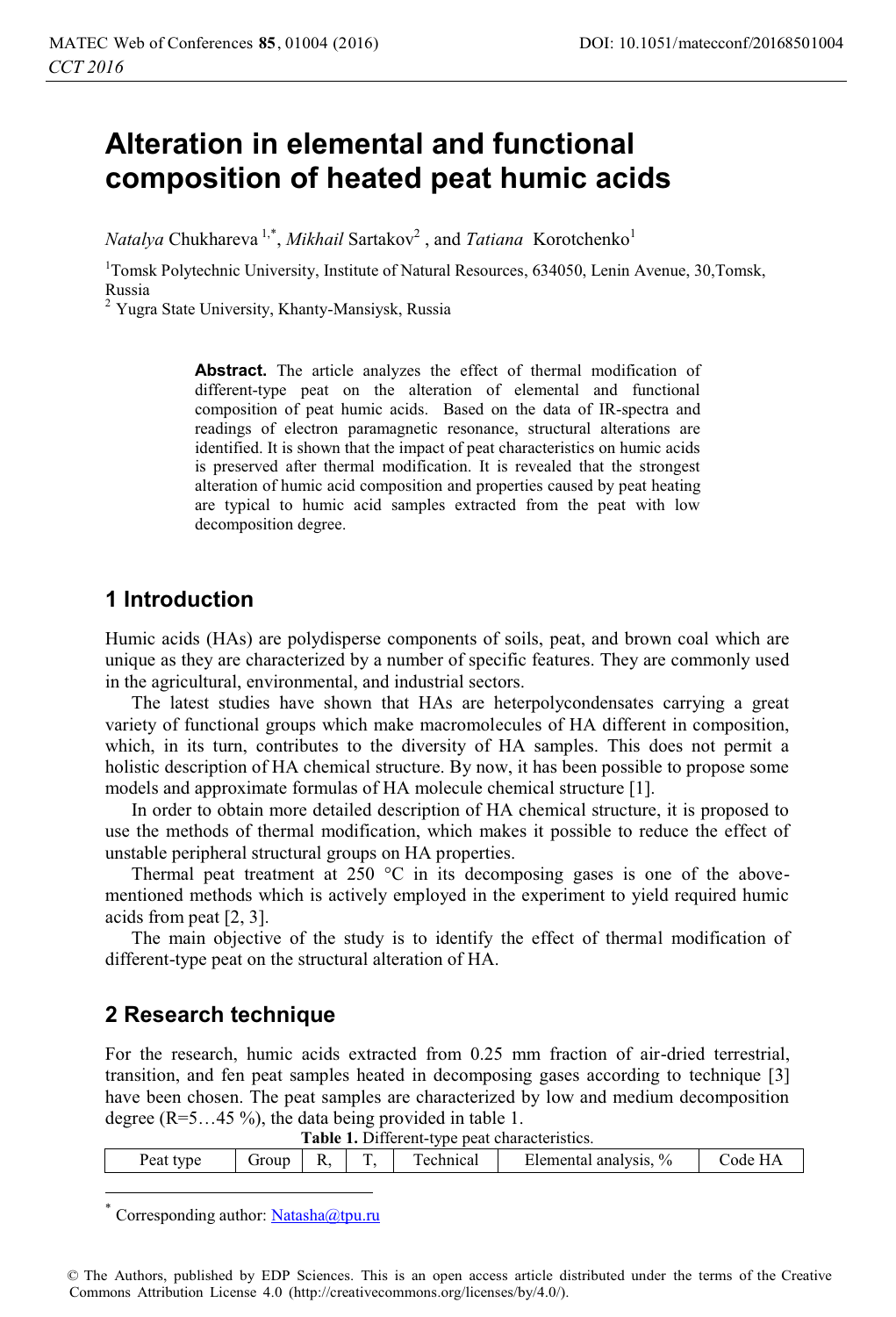|                  |        | $\frac{0}{0}$ | $\rm ^{\circ}C$          | analysis *,                     |                 | daf**         |                  |         |           |                         |
|------------------|--------|---------------|--------------------------|---------------------------------|-----------------|---------------|------------------|---------|-----------|-------------------------|
|                  |        |               |                          | $\frac{0}{0}$<br>$W^a$<br>$A^d$ |                 |               |                  |         |           |                         |
|                  |        |               |                          |                                 |                 | $\mathcal{C}$ | H                | $O + S$ | ${\bf N}$ |                         |
| terrestrial peat |        |               |                          |                                 |                 |               |                  |         |           |                         |
| Sphagnum         | moss   | 5             | $\overline{\phantom{0}}$ | 8.4                             | 1.9             | 52.1          | 6.3              | 40.7    | 0.9       | HA(1Ph)                 |
|                  | peat   |               | 250                      | 1.2                             | 2.1             | 55.1          | 5.5              | 37.9    | 1.5       | HA(1Ph <sub>250</sub> ) |
| Fuskum-peat      | moss   | 10            |                          | 6.2                             | 1.3             | 52.2          | 5.4              | 41.7    | 0.7       | HA(3Ph)                 |
|                  | peat   |               | 250                      | 1.3                             | 2.4             | 60.3          | 5.0              | 33.0    | 1.7       | HA(3Ph <sub>250</sub> ) |
| Megallanicum     | moss   | 10            |                          | 7.8                             | 2.9             | 54.3          | 4.2              | 39.8    | 1.7       | HA(2Ph)                 |
|                  | peat   |               | 250                      | 1.5                             | 5.1             | 59.9          | 4.0              | 33.8    | 2.3       | HA(2Ph <sub>250</sub> ) |
| Cottongrass-     | grass- | 25            | $\overline{a}$           | 8.2                             | 1.9             | 55.8          | 6.0              | 36.7    | 1.5       | HA(4Ph)                 |
| sphagnum         | moss   |               | 250                      | 0.7                             | 2.5             | 58.7          | 5.8              | 33.2    | 2.3       | HA(4Ph <sub>250</sub> ) |
| Cottongrass-     |        | 35            |                          | 6.6                             | 2.3             | 57.1          | 6.1              | 35.5    | 1.3       | HA(5Ph)                 |
| sphagnum         | grass  |               | 250                      | 1.8                             | 3.5             | 62.2          | 6.0              | 29.9    | 1.9       | $HA(5Ph_{250})$         |
| Scheuchzeria     | grass  | 40            | $\overline{\phantom{a}}$ | 11.1                            | 7.8             | 57.9          | 5.9              | 33.7    | 2.5       | HA(6Ph)                 |
|                  |        |               | 250                      | 0.8                             | 13.7            | 59.8          | 5.7              | 31.4    | 3.1       | $HA(6Ph_{250})$         |
|                  |        |               |                          |                                 | transition peat |               |                  |         |           |                         |
| Scheuchzeria     |        | 20            | $\overline{\phantom{0}}$ | 7.4                             | 8.4             | 53.8          | 6.1              | 37.2    | 2.9       | HA(1Pm)                 |
|                  | grass  |               | 250                      | 1.0                             | 11.7            | 66.4          | 5.3              | 24.0    | 4.3       | HA(1Pm <sub>250</sub> ) |
| Sedge-           | grass- | 25            |                          | 6.7                             | 6.6             | 55.9          | 5.2              | 36.9    | 2.0       | HA(2Pm)                 |
| sphagnum         | moss   |               | 250                      | 1.3                             | 8.2             | 58.1          | 4.9              | 33.3    | 3.7       | $HA(2Pm_{250})$         |
| Sedge-           | grass- | 35            |                          | 7.2                             | 4.4             | 56.9          | 5.9              | 35.1    | 2.1       | HA(3Pm)                 |
| sphagnum         | moss   |               | 250                      | 1.2                             | 5.2             | 59.7          | 5.7              | 31.9    | 2.7       | HA(3Pm <sub>250</sub> ) |
| fen peat         |        |               |                          |                                 |                 |               |                  |         |           |                         |
| Sedge-hypnum     | grass- | 25            |                          | 8.2                             | 8.9             | 43.4          | 5.6              | 45.1    | 5.9       | HA(1P1)                 |
|                  | moss   |               | 250                      | 0.5                             | 18.2            | 54.6          | $\overline{5.3}$ | 33.8    | 6.3       | $HA(1Pl_{250})$         |
| Woody-sedge      |        | 30            |                          | 7.1                             | 10.3            | 56.0          | 6.0              | 34.9    | 3.1       | HA(2P1)                 |
| peat             | woody  |               | 250                      | 0.9                             | 10.7            | 58.1          | 5.6              | 32.8    | 3.5       | $HA(2P1_{250})$         |
|                  |        |               |                          | 7.6                             | 6.1             | 52.8          | 6.3              | 36.4    | 4.5       | HA(3P1)                 |
| Sedge peat       | grass  | 35            | 250                      | 1.2                             | 6.9             | 58.1          | 5.8              | 31.5    | 4.6       | HA(3Pl <sub>250</sub> ) |

\* W a – moisture of analysis sample, Ad – ash content on air-dried basis, Vоdaf – yield of volatile matter on dry ash-free basis, \*\*daf – on air-dried and ash free basis; O+S is obtained by difference, with S content being not more than 2 %

The humic acids (НА и  $HA_{250}$ ) were extracted in accordance with the following technique [4]: 1) bitumen was extracted by the use of benzene; 2) water-soluble and easyhydrolysable substances were extracted from bitumen-free peat samples (extraction of 4%- HCℓ); 3) humic acids were extracted from peat samples free from bitumen, water-soluble and easy-hydrolysable substances (treatment of 0,1Н by solution NaOH and further precipitation of HA by 10 %-HC $\ell$ ).

The functional acid groups (carboxy group and phenolic hydroxyl) in macromolecule HA and  $HA<sub>250</sub>$  were identified by defining their total content by means of Barium oxydatum, followed by identification of СООН group by Сalcium acetate, and ОН group identification by the difference (ОН+СООН) – (СООН) according to technique [4].

All samples HA and  $HA_{250}$  were examined for C, H, N, O+S content (hereinafter oxygen) by means of automatic elemental analyzer EURO ЕА3000 in accordance with technique [5]. The discordance between the data met the following conditions:  $n \ge 3$ , when  $P = 0.95$ .

 The conditions of the experiment aimed at identifying paramagnetic properties of НА and  $HA<sub>250</sub>$  (readings of electron paramagnetic resonance) were as follows: electron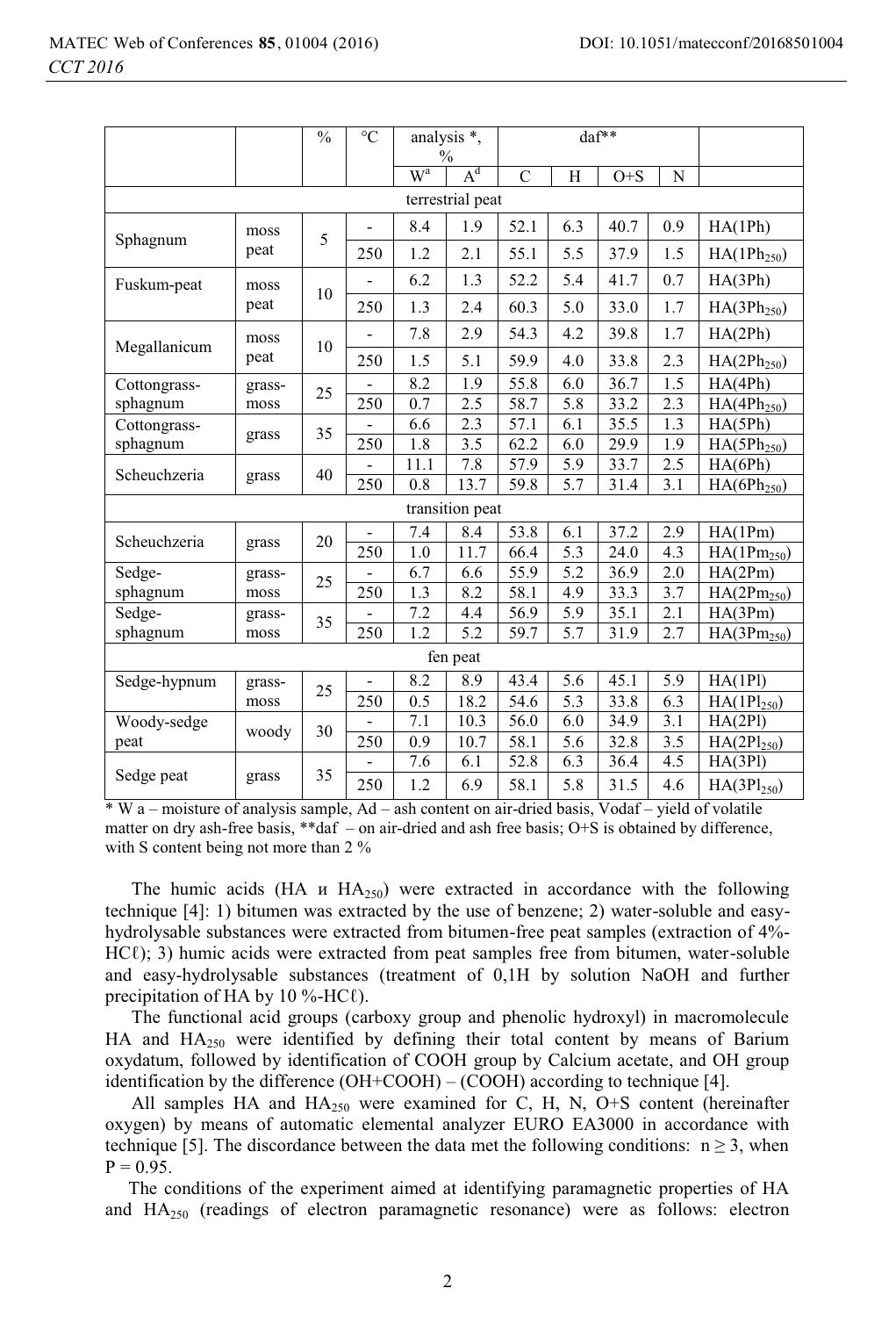paramagnetic resonance (EPR) –spectrometer Bruker ELEXSYS E-540 (Novosibirsk Institute of Organic Chemistry of the Siberian Branch of Russian Academy of Science); Xband at 10 GHz; g-factor was identified by inside frequency meter spectra, with gauge correction to g-factor DPPH; measurements were carried out on a Bruker ELEXSYS E-540 in EPR ampoules, MW power  $= 10$  dB. The number of electron spins was calculated in accordance with the method developed by «Bruker» - Absolute spins [7]. The accuracy of spin number determination was  $\pm 15$  %.

The optical properties of HA and  $HA_{250}$  were studied using the Nicolet iS10 FT-IR spectrometer, Termo Fisher Scientific. The IR spectrometer was fitted with an add-on device containing ZnSe crystal for frustrated internal reflectance. The experiment parameters were as follows: resolution – 4 cm<sup>-1</sup>, the number of sample scans and comparison spectrum – 128, scan range was from 4000 up to 650 cm<sup>-1</sup>. The spectra were registered and processed using Omnic 8.3 [6].

# **3 Results and discussion**

The obtained data on elemental and functional composition of  $HA$  and  $HA_{250}$  are given in table 2.

|                                                               | $W^a, \frac{9}{6}$                                           | $A^d$ , % |               | Elemental composition, % daf | Functional com    |             |                                                                                 |                          |  |  |  |
|---------------------------------------------------------------|--------------------------------------------------------------|-----------|---------------|------------------------------|-------------------|-------------|---------------------------------------------------------------------------------|--------------------------|--|--|--|
| Code HA                                                       |                                                              |           |               |                              | position, mg-eq/g |             |                                                                                 |                          |  |  |  |
|                                                               |                                                              |           | $\mathcal{C}$ | H                            | $\Omega$          | N           | <b>COOH</b>                                                                     | OH                       |  |  |  |
|                                                               | humic acids of terrestrial peat, decomposition degree 5-10 % |           |               |                              |                   |             |                                                                                 |                          |  |  |  |
| $HA(1Ph)$ /                                                   | 2.1/                                                         | 0.1/      | 56.2/         | 6.1/                         | 35.8/             | 1.9/        | 3.5/                                                                            | 4.0/                     |  |  |  |
| HA(1Ph <sub>250</sub> )                                       | 3.1                                                          | 0.1       | 62.0          | 4.7                          | 31.5              | 2.1         | 3.9                                                                             | 3.9                      |  |  |  |
| $HA(2Ph)$ /                                                   | 2.1/                                                         | 0.1/      | 57.8/         | 5.9/                         | 34.7/             | 1.6/        | 3.6/                                                                            | 3.8/                     |  |  |  |
| HA(2Ph <sub>250</sub> )                                       | 3.7                                                          | 0.4       | 64.7          | 5.4                          | 28.1              | 1.8         | 4.1                                                                             | 3.8                      |  |  |  |
| HA(3Ph)/                                                      | 5.5/                                                         | 0.5/      | 58.4/         | 5.7/                         | 34.2/             | 1.7/        | 3.3/                                                                            | 3.5/                     |  |  |  |
| $HA(3Ph_{250})$                                               | 4.1                                                          | 0.3       | 62.6          | 5.1                          | 30.3              | 2.0         | 3.8                                                                             | 3.5                      |  |  |  |
|                                                               |                                                              |           |               |                              |                   |             | alteration of elemental composition and functional groups in HA, % respectively |                          |  |  |  |
|                                                               |                                                              |           | $+\Delta C$   | -∆H                          | - $\Delta$ O      | $+\Delta N$ | $+\Delta COOH$                                                                  | $-\Delta$ OH             |  |  |  |
| HA(1Ph <sub>250</sub> )/HA(1Ph)                               |                                                              |           | 10.3          | 22.9                         | 12.0              | 10.5        | 11.4                                                                            | 2.5                      |  |  |  |
| HA(2Ph <sub>250</sub> )/HA(2Ph)                               |                                                              |           | 12.0          | 8.5                          | 19.0              | 12.5        | 13.9                                                                            | $\overline{\phantom{0}}$ |  |  |  |
| 7.2<br>10.5<br>HA(3Ph <sub>250</sub> )/HA(3Ph)                |                                                              |           |               |                              | 11.4              | 17.6        | 15.2                                                                            | $\overline{\phantom{0}}$ |  |  |  |
| humic acids of terrestrial peat, decomposition degree 25-40 % |                                                              |           |               |                              |                   |             |                                                                                 |                          |  |  |  |
| $HA(4Ph)$ /                                                   | 5.7/                                                         | 0.8/      | 60.0/         | 5.2/                         | 32.2/             | 2.6/        | 3.4/                                                                            | 3.1/                     |  |  |  |
| HA(4Ph <sub>250</sub> )                                       | 3.1                                                          | 0.2       | 60.7          | 4.9                          | 31.7              | 2.7         | 3.6                                                                             | 3.1                      |  |  |  |
| $HA(5Ph)$ /                                                   | 9.2/                                                         | 0.7/      | 58.9/         | 5.3/                         | 33.7/             | 2.1/        | 3.5/                                                                            | 3.2/                     |  |  |  |
| $HA(5Ph_{250})$                                               | 3.6                                                          | 0.1       | 60.7          | 4.9                          | 32.2              | 2.2         | 3.7                                                                             | 3.2                      |  |  |  |
| $HA(6Ph)$ /                                                   | 6.4/                                                         | 0.1/      | 61.5/         | 5.3/                         | 30.8/             | 2.4/        | 3.7/                                                                            | 3.3/                     |  |  |  |
| HA(6Ph <sub>250</sub> )                                       | 8.2                                                          | 0.2       | 62.0          | 4.9                          | 30.3              | 2.8         | 3.9                                                                             | 3.1                      |  |  |  |
|                                                               |                                                              |           |               |                              |                   |             | alteration of elemental composition and functional groups in HA, % respectively |                          |  |  |  |
|                                                               |                                                              |           | $+\Delta C$   | -AH                          | - $\Delta$ O      | $+\Delta N$ | $+\Delta COOH$                                                                  | $-\Delta$ OH             |  |  |  |
| HA(4Ph <sub>250</sub> )/HA(4Ph)                               |                                                              |           | 1.2           | 5.8                          | 1.6               | 3.8         | 5.9                                                                             |                          |  |  |  |
| $HA(5Ph_{250})/HA(5Ph)$                                       |                                                              |           | 3.1           | 7.5                          | 4.5               | 4.8         | 5.7                                                                             |                          |  |  |  |
| $HA(6Ph_{250})/HA(6Ph)$                                       |                                                              |           | 0.8           | 7.5                          | $\overline{1.6}$  | 16.7        | 5.4                                                                             | 6.1                      |  |  |  |
| humic acids of transition peat, decomposition degree 20-35 %  |                                                              |           |               |                              |                   |             |                                                                                 |                          |  |  |  |
| $HA(1Pm)$ /                                                   | 8.1/                                                         | 0.6/      | 60.0/         | 5.3/                         | 31.7/             | 3.0/        | 3.1/                                                                            | 3.3/                     |  |  |  |
| $HA(1Pm_{250})$                                               | 4.9                                                          | 0.1       | 62.0          | 4.8                          | 30.0              | 3.2         | 3.3                                                                             | 3.1                      |  |  |  |
| $HA(2Pm)$ /                                                   | 5.0/                                                         | 0.8/      | 58.8/         | 5.1/                         | 32.7/             | 3.4/        | 2.7/                                                                            | 3.6/                     |  |  |  |
| $HA(2Pm_{250})$                                               | 5.1                                                          | 0.4       | 61.4          | 4.5                          | 30.6              | 3.5         | 3.0                                                                             | 3.4                      |  |  |  |
| $HA(3Pm)$ /                                                   | $6.9/$                                                       | 0.1/      | 60.1/         | 4.9/                         | 32.0/             | 3.0/        | 2.1/                                                                            | 4.1/                     |  |  |  |
| HA(3Pm <sub>250</sub> )                                       | 3.5                                                          | 0.2       | 61.5          | 4.2                          | 31.1              | 3.2         | 2.4                                                                             | 4.1                      |  |  |  |

**Table 2.** The characteristics of HA elemental and functional composition.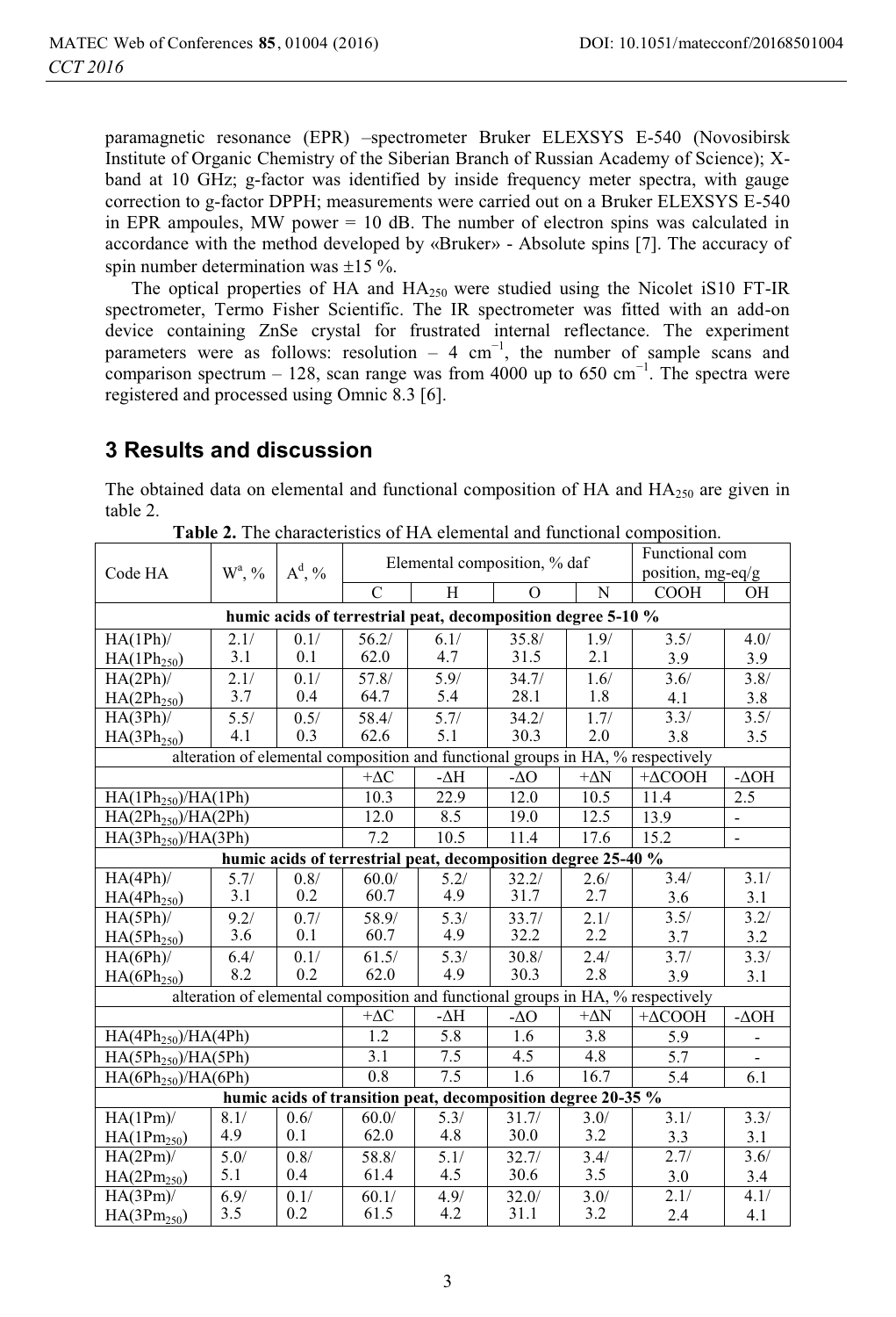| alteration of elemental composition and functional groups in HA, % respectively |                                                       |      |             |      |             |             |                                                                                 |              |  |  |
|---------------------------------------------------------------------------------|-------------------------------------------------------|------|-------------|------|-------------|-------------|---------------------------------------------------------------------------------|--------------|--|--|
|                                                                                 |                                                       |      |             |      |             |             |                                                                                 |              |  |  |
|                                                                                 |                                                       |      | $+\Delta C$ | -AH  | -40         | $+\Delta N$ | $+\Delta COOH$                                                                  | $-\Delta$ OH |  |  |
| $HA(1Pm_{250})/HA(1Pm)$                                                         |                                                       | 3.3  | 9.4         | 5.4  | 6.7         | 6.5         | 6.1                                                                             |              |  |  |
| $HA(2Pm_{250})/HA(2Pm)$                                                         |                                                       | 4.4  | 11.8        | 6.4  | 2.9         | 11.1        | 5.6                                                                             |              |  |  |
| $HA(3Pm_{250})/HA(3Pm)$                                                         |                                                       |      | 2.3         | 14.3 | 2.8         | 6.7         | 14.3                                                                            |              |  |  |
|                                                                                 | humic acids of fen peat, decomposition degree 25-35 % |      |             |      |             |             |                                                                                 |              |  |  |
| HA(1PI)                                                                         | 8.1/                                                  | 1.1/ | 59.8/       | 4.8/ | 32.6/       | 2.8/3.2     | 3.3/                                                                            | 3.2/         |  |  |
| $HA(1Pl_{250})$                                                                 | 4.1                                                   | 0.2  | 62.0        | 4.3  | 30.5        |             | 3.5                                                                             | 3.1          |  |  |
| HA(2P1)                                                                         | 9.8/                                                  | 0.3/ | 61.3/       | 5.0/ | 30.1/       | 3.6/3.6     | 3.1/                                                                            | 3.3/         |  |  |
| $HA(2P1_{250})$                                                                 | 3.4                                                   | 0.4  | 63.7        | 4.6  | 28.1        |             | 3.3                                                                             | 3.4          |  |  |
| HA(3P1)                                                                         | 9.4/                                                  | 0.4/ | 61.2/       | 4.7/ | 30.9/       | 3.2/3.4     | 2.9/                                                                            | 3.4/         |  |  |
| $HA(3P1_{250})$                                                                 | 5.1                                                   | 0.1  | 63.6        | 4.8  | 28.2        |             | 3.1                                                                             | 3.4          |  |  |
|                                                                                 |                                                       |      |             |      |             |             | alteration of elemental composition and functional groups in HA, % respectively |              |  |  |
|                                                                                 |                                                       |      | $+\Delta C$ | -AH  | $-\Delta O$ | $+\Delta N$ | $+\Delta COOH$                                                                  | -ДОН         |  |  |
| $HA(1P1_{250})/HA(1P1)$                                                         |                                                       |      | 3.7         | 10.4 | 6.4         | 14.3        | 6.1                                                                             | 3.1          |  |  |
| $HA(2P1_{250})/HA(2P1)$                                                         | 3.9                                                   | 8.0  | 6.6         |      | 6.5         | 3.0         |                                                                                 |              |  |  |
| $HA(3P1_{250})/HA(3P1)$                                                         |                                                       |      | 3.9         | 2.1  | 8.7         | 6.3         | 6.9                                                                             |              |  |  |

The data suggest that the average content of С, Н, О, N elements is within the range specific to peat humic acids [8, 9]. Based on peat decomposition degree, certain regularities in elemental composition of HA samples were identified. High values of C (58.8÷61.5 %) daf) and  $N$  (2.1 ÷ 3.6) are characteristic feature of terrestrial, transition, and fen peat HAs with the average decomposition degree (R = 20-40 %). High values of H (5.7÷6.1 % daf) and O  $(34.2 \div 35.8 \%)$  daf) are characteristic feature of terrestrial peat HAs with low decomposition degree  $(R = 5-10\%)$ .

The preliminary heat treatment of peat  $HA<sub>250</sub>$  led to carbon increase, oxygen and hydrogen decrease. The results demonstrated minimum changes in nitrogen content as compared to alteration degree of other elements.

 The above-mentioned regularities are not preserved after peat heat treatment. At the same time, when comparing the relative alteration of element content  $(+\Delta C, -\Delta H, -\Delta O,$  $+\Delta N$ ) in samples HA<sub>250</sub>, the effect of peat R finds its maximum.

The maximum relative alterations of element content are obtained for  $HA(1Ph<sub>250</sub>)$ , HA(2Ph<sub>250</sub>), HA(2Ph<sub>250</sub>) of thermally treated terrestrial peat with low decomposition degree R (5 – 10 %). They are as follows:  $+\Delta C = 7.2 \div 12.0$  % respectively;  $-\Delta H = 8.5 \div 22.9$  % respectively;  $-\Delta O = 11,4-19,0\%$ ;  $+\Delta N = 10,5-17,6\%$  respectively.

The rest samples  $HA(4Ph_{250})$ ,  $HA(5Ph_{250})$ ,  $HA(6Ph_{250})$ ,  $HA(1Pm_{250})$ ,  $HA(2Pm_{250})$ , HA(3Pm<sub>250</sub>), HA(1Pl<sub>250</sub>), HA(2Pl<sub>250</sub>), HA(3Pl<sub>250</sub>) are characterized by lower values: + $\Delta C$  = 0,8÷4,4 % respectively;  $\Delta H = 2,1\div 14,3$  % respectively;  $\Delta O = 1,6\div 8,7$  %;  $\Delta N = 2,9\div 14,3$ % respectively.

 Thus, it has been stated that the higher peat R is, the lower is the effect of peat heat treatment on relative alterations of С, Н, О N content in the organic macromolecule of humic acids.

 The data on functional composition indicate that the number of oxygen-containing functional groups is within the range typical for peat humic acids in all samples НА and  $HA_{250}[10]$ .

 Peat heat treatment leads to the increase in СООН-group content in modified humic acids. The number of hydroxyl ОН-groups decreases or remains unchanged (table 2).

The increase in carboxyl groups in  $HA<sub>250</sub>$  composition can stipulate their reaction capacity [11]. At the same time, it is necessary to consider not only the number of functional groups, but also their differentiation based on acidity level (difference in molecular environment within the macromolecule).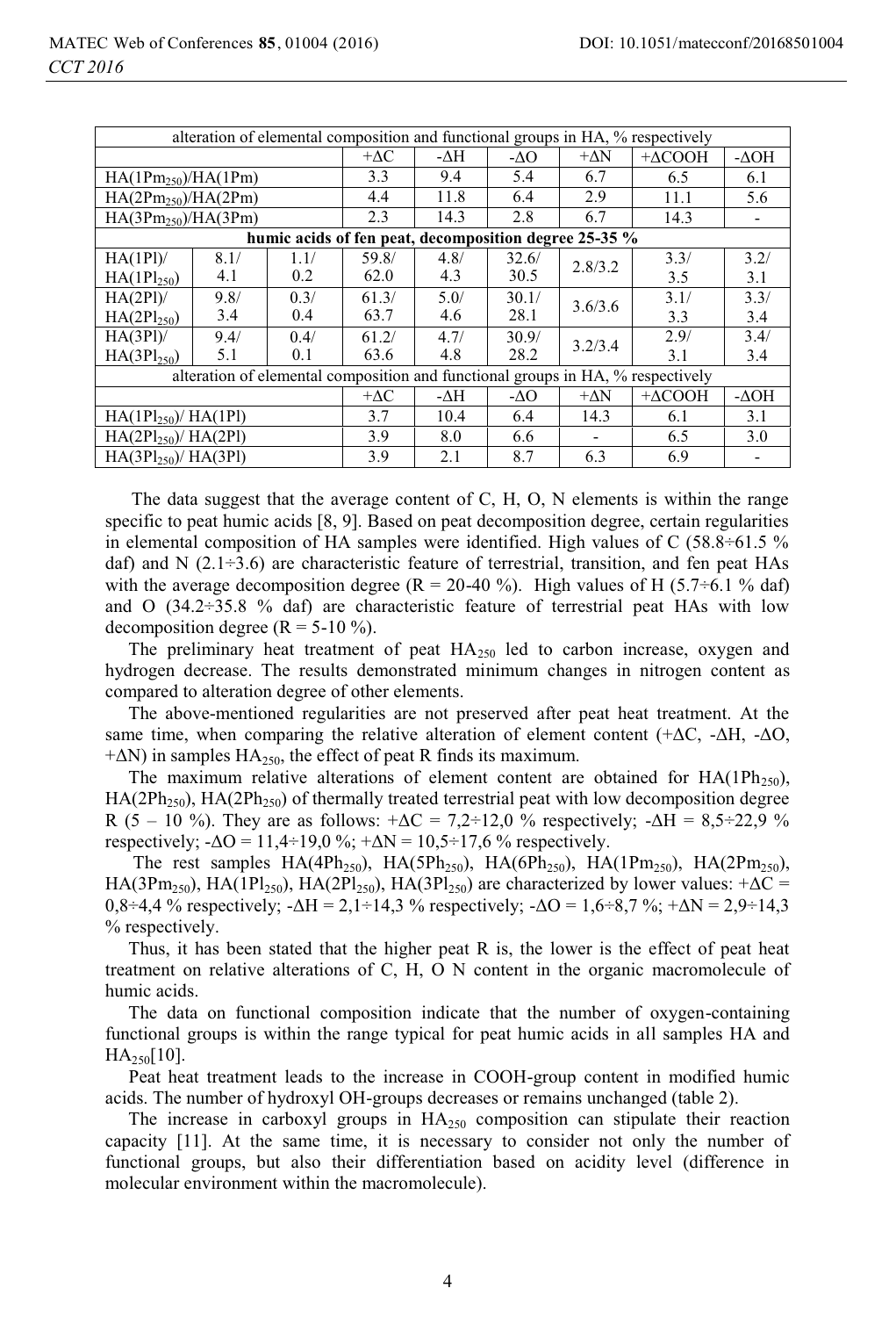When comparing infrared spectra of HA and  $HA_{250}$ , it has been revealed that all HA samples are characterized by uniformity of functional groups.

 The absorption bands that are typical for HAs are observed in infrared spectra of НА and  $HA_{250}$  in the OH-group stretch (3400  $cm^{-1}$ ). The bands are linked by hydrogen bonds. The absorption bands are also observed in  $CH_2$ -group stretch, methyl  $CH_3$ -group (2920) cm<sup>-</sup>1 and 2850 cm<sup>-1</sup>), carboxyl C=O-group (1725–1700 cm<sup>-1</sup>), C=C polycoupled aromatic systems and monoaromatic structures (1620–1600 cm<sup>-1</sup> and 1520–1500 cm<sup>-1</sup>). Faint absorption bands are defined in vibration bending of  $C$ – $CH_3$ -groups (1390–1370 cm<sup>-1</sup>) and C–O stretch of acids and phenols  $(1250-1200 \text{ cm}^{-1})$ . The band  $1100-1000 \text{ cm}^{-1}$ corresponds to С–О-group stretch of alcohols (figure 1).



**Fig. 1.** IR-spectra of humic acids in air-dried and heat treated terrestrial peat,  $R = 5\%$  (a) and fen woody peat,  $R = 30 \%$  (b).

Peat heat treatment in HA<sub>250</sub> IR-spectra decreases the intensity of OH-groups and C-Hgroups stretch at 3400 cm<sup>-1</sup> and 2920 cm<sup>-1</sup>, which, in its turn, indicates the presence of dehydration reactions at low-temperature thermal decomposition at the stage of peat heating.

The intensity alteration of absorption bands of C=O-groups at 1725–1700 cm<sup>-1</sup> and C– О-groups of acids and phenols at 1250–1200 cm−1 has been determined. This can be caused by interaction of HA thermal decomposition products (alcohol ester, alcohol oxide, and ketone) with water forming new carboxyl groups [10, 11]. Besides, carboxyl groups can also be formed due to hydrolyze ester bonds that bind other peat components. This fact has been proved by analyzing kinetic parameters of peat components thermal decomposition in [12].

To obtain the data on HA structure, characterized by hetero-polycondensates of irregular composition (methyl-bearing hydroxycarboxylic acids with fused rings including О, N, S-bearing heterocycles and side chains, as well as other functional groups in nucleus and peripheral parts [1, 4, 10]), atomic ratios Н:С and О:С have been calculated on the basis of elemental composition.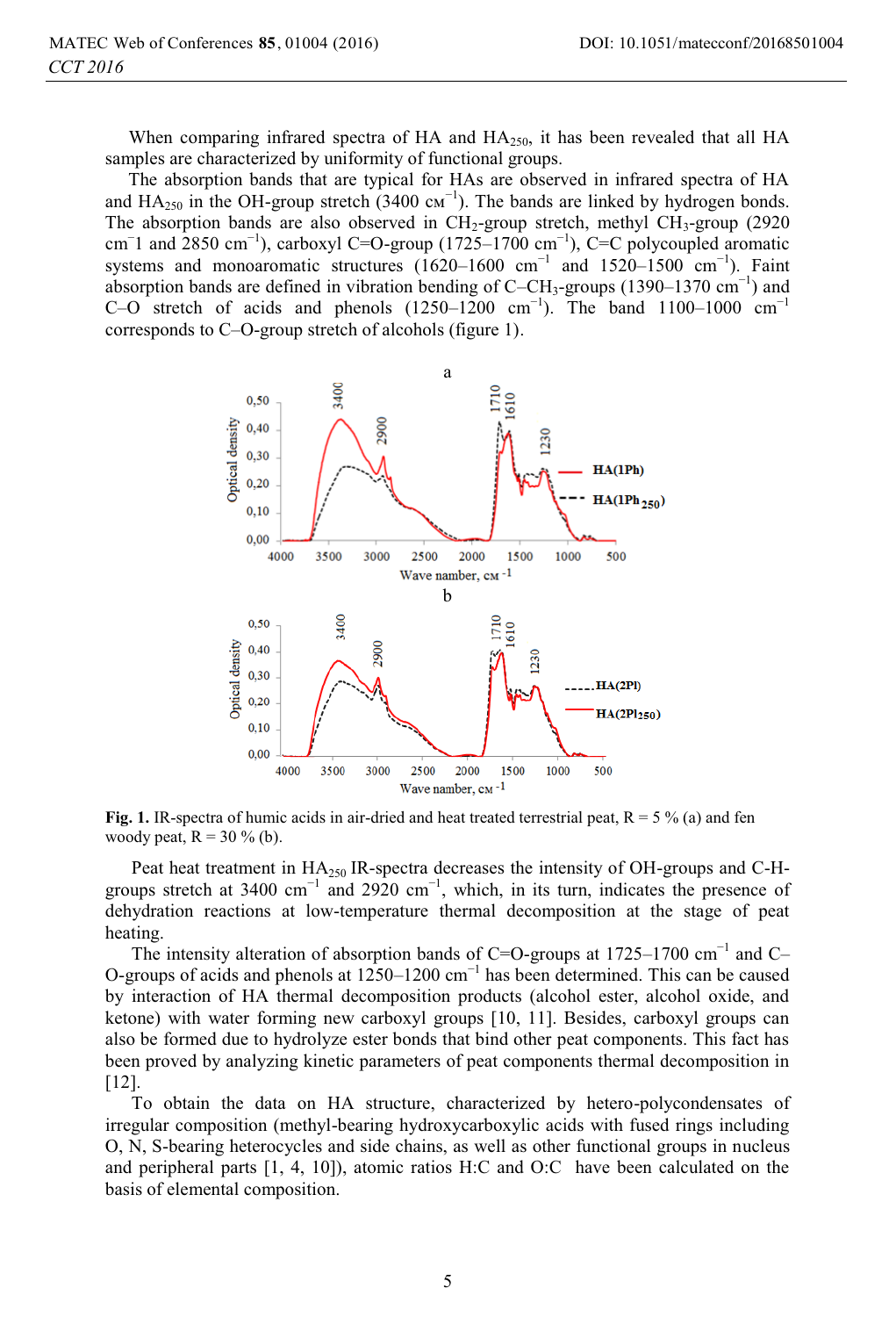In order to obtain the characteristics of HA and  $HA_{250}$  aromaticity using the Van-Krevelen's equation [11], aromaticity index (A) and the number of aromatic rings (B) for the statistical carbon nucleus of a molecule have been defined.

The obtained number of spins in the sample  $s = \frac{1}{2}$  was recalculated for 1g of the sample size  $(I \cdot 10^{17})$ . The results are given in table 3.

| HA code                                                      |           | Atomic |                | the Van-Krevelen's  | Readings of electron                                          |                        |  |  |  |  |
|--------------------------------------------------------------|-----------|--------|----------------|---------------------|---------------------------------------------------------------|------------------------|--|--|--|--|
|                                                              | relations |        |                | equation parameters |                                                               | paramagnetic resonance |  |  |  |  |
|                                                              | H:C       | O: C   | $\overline{A}$ | $\boldsymbol{B}$    | Spin for $g$ ,<br>$I \cdot I0^{I7}$                           | g-factor               |  |  |  |  |
| humic acids of terrestrial peat, decomposition degree 5-10 % |           |        |                |                     |                                                               |                        |  |  |  |  |
| $HA(1Ph)/HA(1Ph_{250})$                                      | 1.25/     | 0.48/  | 3.11/          | 0.48/               | 0.97/                                                         | 2.0039/2.0034          |  |  |  |  |
|                                                              | 1.13      | 0.38   | 4.40           | 1.33                | 1.80                                                          |                        |  |  |  |  |
| $HA(2Ph)/HA(2Ph_{250})$                                      | 1.21/     | 0.45/  | 3.30/          | 0.57/               | 1.78/                                                         | 2.0034/2.0034          |  |  |  |  |
|                                                              | 0.99      | 0.33   | 4.02           | 1.02                | 1.81                                                          |                        |  |  |  |  |
| $HA(3Ph)/HA(3Ph_{250})$                                      | 0.17/     | 0.44/  | 3.42/          | 0.63/               | 1.85/                                                         | 2.0030/2.0038          |  |  |  |  |
|                                                              | 1.14      | 0.36   | 4.16           | 1.12                | 3.09                                                          |                        |  |  |  |  |
|                                                              |           |        |                |                     | humic acids of terrestrial peat, decomposition degree 25-40 % |                        |  |  |  |  |
| $HA(4Ph)/HA(4Ph_{250})$                                      | 1.04/     | 0.40/  | 3.86/          | 0.90/               | 0.0/                                                          | 2.0038/2.0038          |  |  |  |  |
|                                                              | 0.97      | 0.39   | 4.14           | 1.11                | 1.77                                                          |                        |  |  |  |  |
| $HA(5Ph)/HA(5Ph_{250})$                                      | 1.07/     | 0.43/  | 3.73/          | 0.81/               | 2.02/                                                         | 2.0031/2.0035          |  |  |  |  |
|                                                              | 0.96      | 0.40   | 4.17           | 1.13                | 2.29                                                          |                        |  |  |  |  |
| $HA(6Ph)/HA(6Ph_{250})$                                      | 1.02/     | 0.38/  | 3.91/          | 0.94/               | 0.92/                                                         | 2.0038/2.0032          |  |  |  |  |
|                                                              | 0.94      | 0.37   | 4.28           | 1.22                | 3.57                                                          |                        |  |  |  |  |
|                                                              |           |        |                |                     | humic acids of transition peat, decomposition degree 20-35 %  |                        |  |  |  |  |
| HA(1Pm)/HA(1Pm <sub>250</sub> )                              | 1.05/     | 0.40/  | 3.79/          | 0.85/               | 1.82/                                                         | 2.0036/2.0034          |  |  |  |  |
|                                                              | 0.92      | 0.36   | 4.34           | 1.28                | 2.61                                                          |                        |  |  |  |  |
| $HA(2Pm)/HA(2Pm_{250})$                                      | 1.03/     | 0.42/  | 3.89/          | 0.92/               | 1.42/                                                         | 2.0035/2.0037          |  |  |  |  |
|                                                              | 0.88      | 0.37   | 4.56           | 1.48                | 1.80                                                          |                        |  |  |  |  |
| $HA(3Pm)/HA(3Pm_{250})$                                      | 0.96/     | 0.40/  | 4.15/          | 1.12/               | 1.17/                                                         | 2.0035/2.0034          |  |  |  |  |
|                                                              | 0.82      | 0.38   | 4.89           | 1.82                | 1.98                                                          |                        |  |  |  |  |
| humic acids of fen peat, decomposition degree 25-35 %        |           |        |                |                     |                                                               |                        |  |  |  |  |
| $HA(1P1)/HA(1P1_{250})$                                      | 0.95/     | 0.41/  | 4.22/          | 1.17/               | 2.18/                                                         | 2.0033/2.0035          |  |  |  |  |
|                                                              | 0.81      | 0.37   | 4.91           | 1.84                | 2.89                                                          |                        |  |  |  |  |
| $HA(2P1)/HA(2P1_{250})$                                      | 0.97/     | 0.37/  | 4.14/          | 1.11/               | 1.41/                                                         | 2.0039/2.0034          |  |  |  |  |
|                                                              | 0.86      | 0.33   | 4.67           | 1.59                | 1.53                                                          |                        |  |  |  |  |
|                                                              | 0.91/     | 0.38/  | 4.38/          | 1.31/               | 1.85/                                                         | 2.0035/2.0036          |  |  |  |  |
| $HA(3P1)/HA(3P1_{250})$                                      | 0.89      | 0.33   | 4.50           | 1.43                | 2.30                                                          |                        |  |  |  |  |

**Table 3.** Humic acid aromaticity.

The evidence presented suggests that the values of Н:С and О:С atomic ratios for  $HA/HA_{250}$  (humic acids of air-dried peat/humic acids of heat treated peat) are within the range  $0.91 \div 1.25/0.81 \div 1.14$  and  $0.37 \div 0.48/0.33 \div 0.39$ .

The alteration of Н:С and О:С values is the evidence of change in the content of macromolecule cyclic components and oxidation degree. The obtained results show that preliminary peat heat treatment decreases the values of Н:С and О:С atomic ratios for  $HA/HA<sub>250</sub>$ . This fact indicates that the content of cyclic components can increase in macromolecule. Moreover, it presents the evidence of higher modification degree of modified HA<sub>250</sub> initial substance compared with HA samples. This is proved by the parameters which were obtained using the Van-Krevelen's equation: higher values of А, В were obtained for  $HA_{250}$  samples compared with HA.

The impact of peat decomposition degree (R) on the calculated atomic relations and the Van-Krevelen's equation parameters is defined: R growth leads to the decrease in Н:С and О:С atomic ratios and increase in aromaticity index and the number of aromatic rings of the statistical carbon nucleus of HA and HA<sub>250</sub> macromolecule.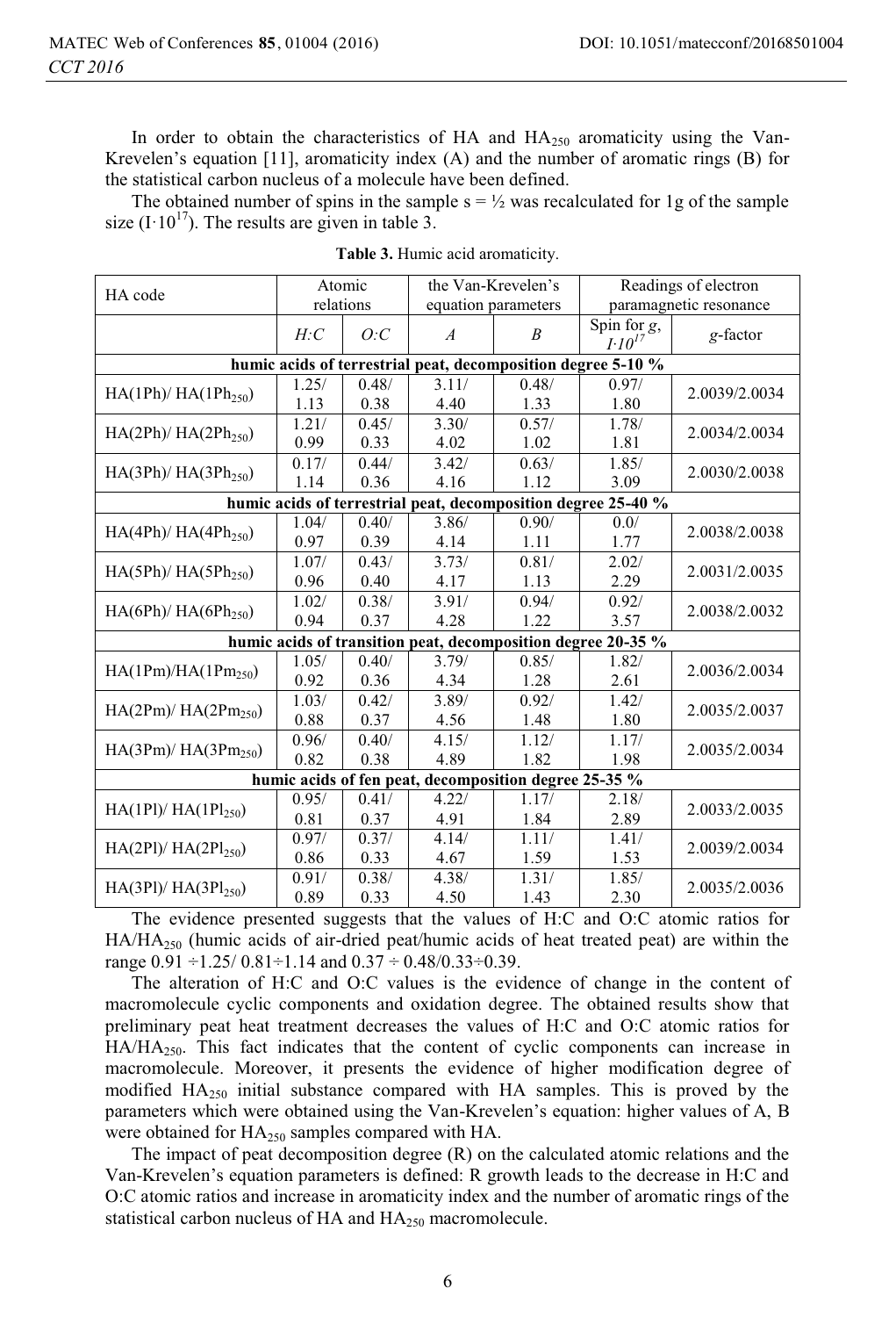The atomic ratios H:C and the value of the Van-Krevelen's equation parameters reveal the difference between peripheral and nucleus parts of  $HA$  and  $HA_{250}$  macromolecules. At the same time, it should be noted that modified HAs demonstrate aromaticity increase under the action of preliminary heat treatment which stipulates chemical transformations in peat when it is heated up to 250 °С: 1) organic matter decomposition and emission of gaseous products ( $CO$ ,  $CO_2$ ,  $H_2O$ ) during thermal decomposition; 2) interaction between peat group components and/or their residues in gaseous decomposition environment; 3) synthesis of new HAs [3, 6, 10-12].

The above is proved by the data obtained using EPR-spectrometer. The data show that peat heat treatment increases EPR signal for HA<sub>250</sub> samples. The concentration of paramagnetic centers also increases:  $I \cdot 10^{17} = 0.90 \div 2.18$  (HA) and  $I \cdot 10^{17} = 1.53 \div 3.57$  $(HA<sub>250</sub>)$ . According to [14], such results can be explained by the increase in the degree of aromatic polyconjugation of HA initial matter due to formation of new additional systems of polyconjugation caused by condensation reactions. This fact is in accord with carbon content in  $HA<sub>250</sub>$  elemental composition and increasing number of active acidic COOHgroups, which, in its turn, contributes to forming additional paramagnetic centers (presence of hydrogen bonds formed by functional groups) and growing the Van-Krevelen's equation parameters.

The peat heat treatment does not lead to significant change in g-factor. For all examined HA and  $HA_{250}$  samples, g-factor ranges within 2.0030÷2.0039 and approximates the value of unbound electron g-factor (2.0023).

## **4 Conclusion**

1. Heat treatment of different-type peat increases the carbon content and de-creases the content of hydrogen and oxygen in the elemental composition of HAs.

2. The more peat decomposition degree is, the more indifferent peat is to relative alteration of element content С, Н, О N in organic part of modified HA macromolecule.

3. The absorption bands typical for HAs are preserved in IR-spectra of modified HAs.

4. As the result of peat heat treatment, IR-spectra of modified HA demonstrate the decrease in the intensity of OH-groups and C-H-groups stretch at 3400 cm<sup>-1</sup> and 2920 cm<sup>-1</sup> and increase in the intensity of absorption bands of C=O-groups at  $1725-1700$  cm<sup>-1</sup> and C-O-groups of acids and phenols at  $1250-1200$  cm<sup>-1</sup>. This is the evidence of dehydration reaction and further interaction of pyrogenic water with the products of peat thermal decomposition accompanied by the formation of new carboxyl groups.

5. Peat heat treatment increases aromaticity and condensity of HA macro-molecule nucleus part.

6. Peat heat treatment also contributes to the concentration of paramagnetic centers.

Thus, it can be stated that preliminary peat heat treatment affects the alteration of HA composition and increases the stable nucleus part of HA macromolecule. The preceding observations lead to the conclusion that peat thermal modification has a positive impact on HAs, as it allows eliminating peripheral structures and obtaining new properties.

### **References**

- 1. I. I. Lishtvan *Fiziko-khimicheskaya mekhanika guminovykh veshchestv* (*Nauka i tekhnika*,1976) [in Russian]
- 2. N.V. Chukhareva, A.G. Zarubin, O.L. Bulgakova The Use of Principle Component Analysis in Type Classification of Air-dry Peat. IOP Conf. Ser.: Earth Environ. Sci. **21**, 1-5 (2014)